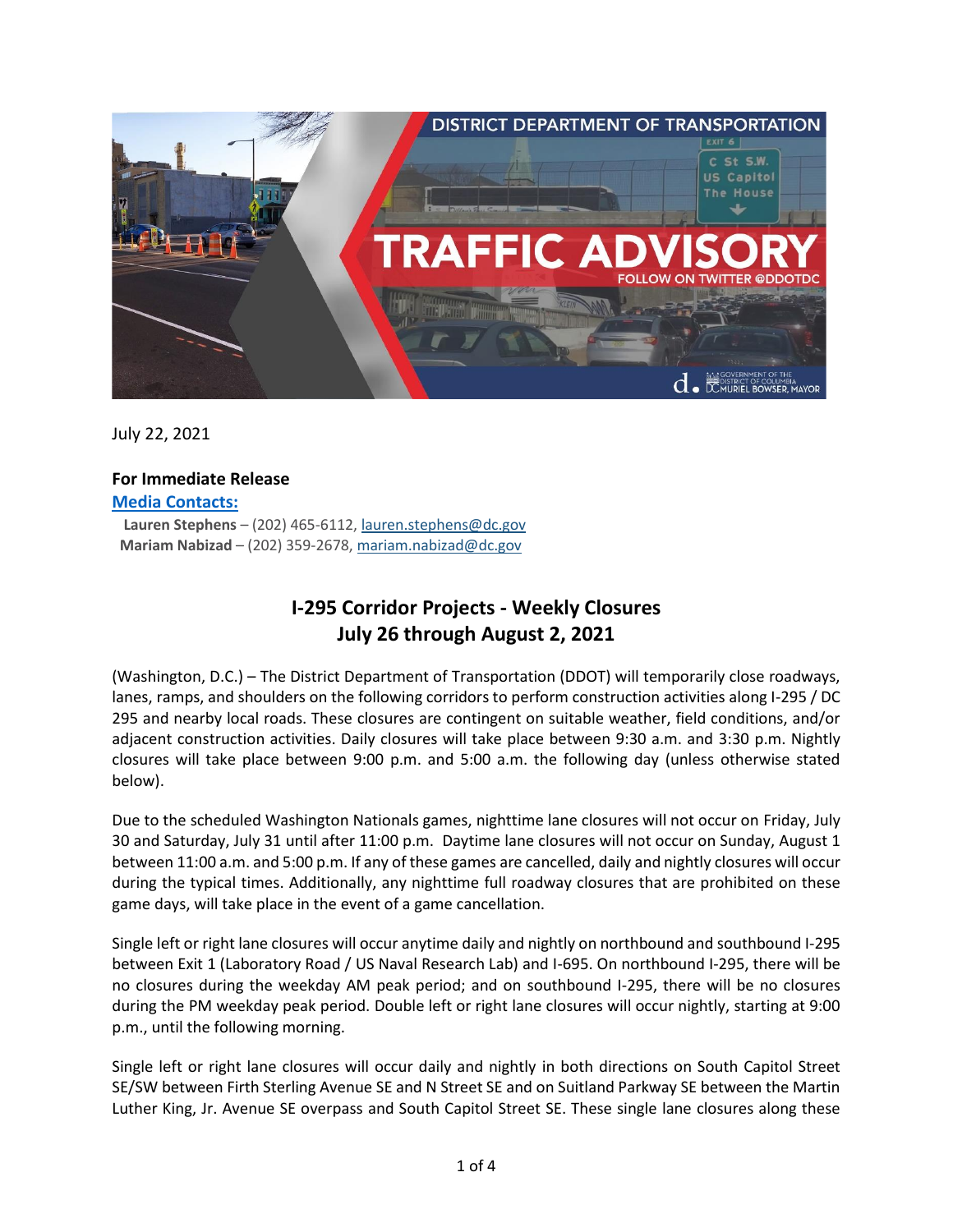roadways will take place during off-peak hours. Double left or right lane closures will only occur nightly, starting at 9:00 p.m., until the following morning. No other closures on South Capitol Street SE/SW or Suitland Parkway SE will take place on weekdays between 6:00 a.m. and 9:30 a.m. and between 3:30 p.m. and 9:00 p.m.

Daily and nightly single lane closures will also occur anytime during off-peak hours on Firth Sterling Avenue SE, and Howard Road SE. Daily and nightly single lane closures will also occur anytime on Potomac Avenue SE/SW, Half Street SW, Barry Road SE, St. Elizabeths Avenue SE, and Malcolm X Avenue SE.

The following full ramp closures will also occur during off-peak hours:

- Exit 4 from I-295 Northbound (South Capitol Street / Suitland Parkway)
- Exit 4 from I-295 Southbound (South Capitol Street / Suitland Parkway)
- I-295 Northbound On-ramp from northbound Firth Sterling Avenue SE
- Ramp from South Capitol Street / MLK Jr. Avenue to I-295 Northbound (continuously)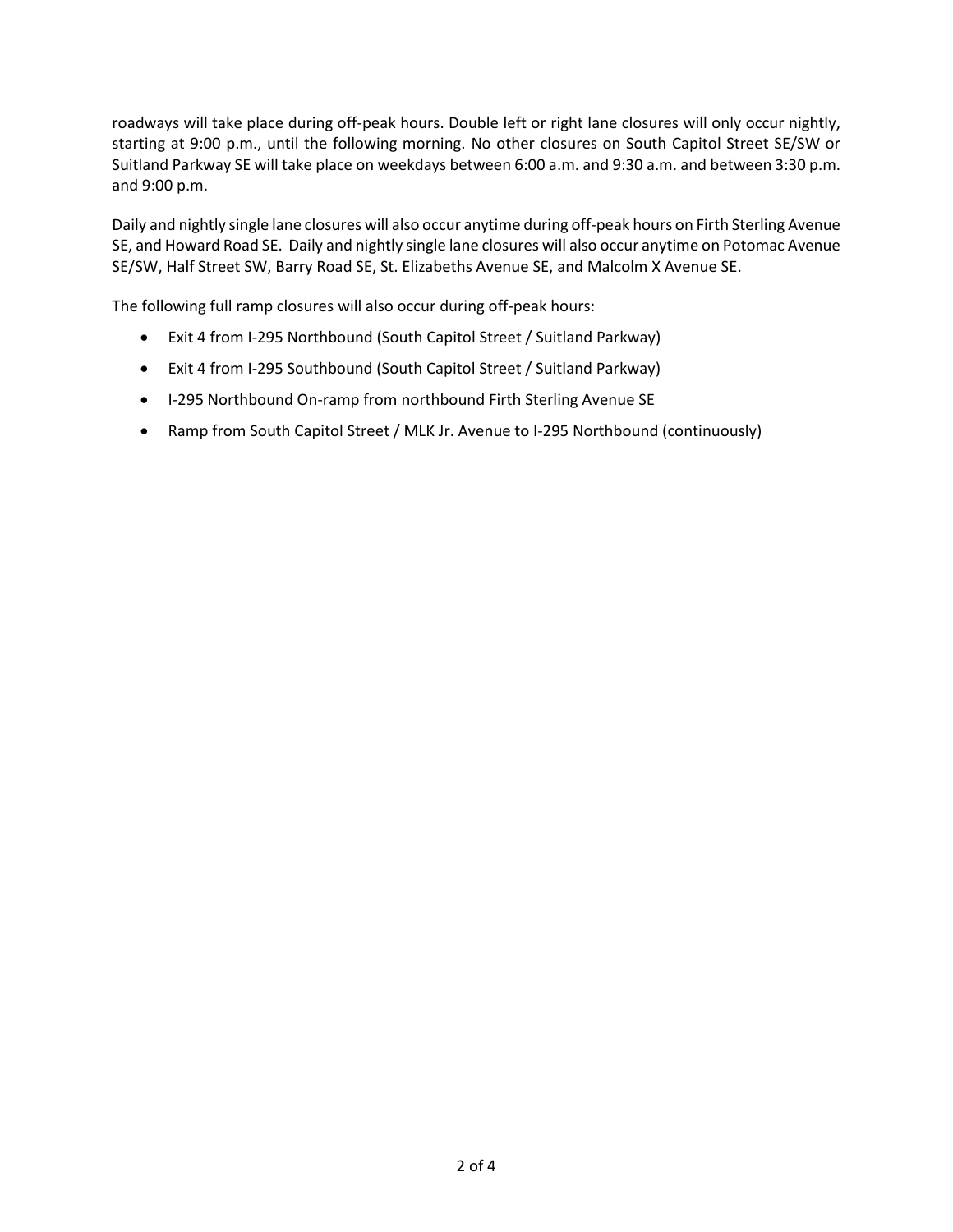Eastbound Suitland Parkway between South Capitol Street SE and Firth Sterling Avenue SE will be closed weeknights from 9:00 p.m. to 5:00 a.m. the following morning from July 26 through July 30. In addition, Eastbound Suitland Parkway will be closed from 9:00 p.m. July 30 through 5:00 a.m. August 2. When Eastbound Suitland Parkway is fully closed, Firth Sterling Avenue SE and South Capitol Street SE will remain open to all traffic. A marked detour will be in place during this closure.



### Eastbound Suitland Parkway Closure

These closures are required for construction activities associated with the following DDOT projects:

#### **South Capitol Street Corridor Project - Frederick Douglass Memorial Bridge**

The South Capitol Street Corridor Project calls for replacing the Frederick Douglass Memorial Bridge and transforming related sections of the urban freeway into a beautiful scenic boulevard that increases pedestrian and vehicular safety, improves multimodal transportation options, increases community accessibility, and supports economic development on both sides of the Anacostia River.